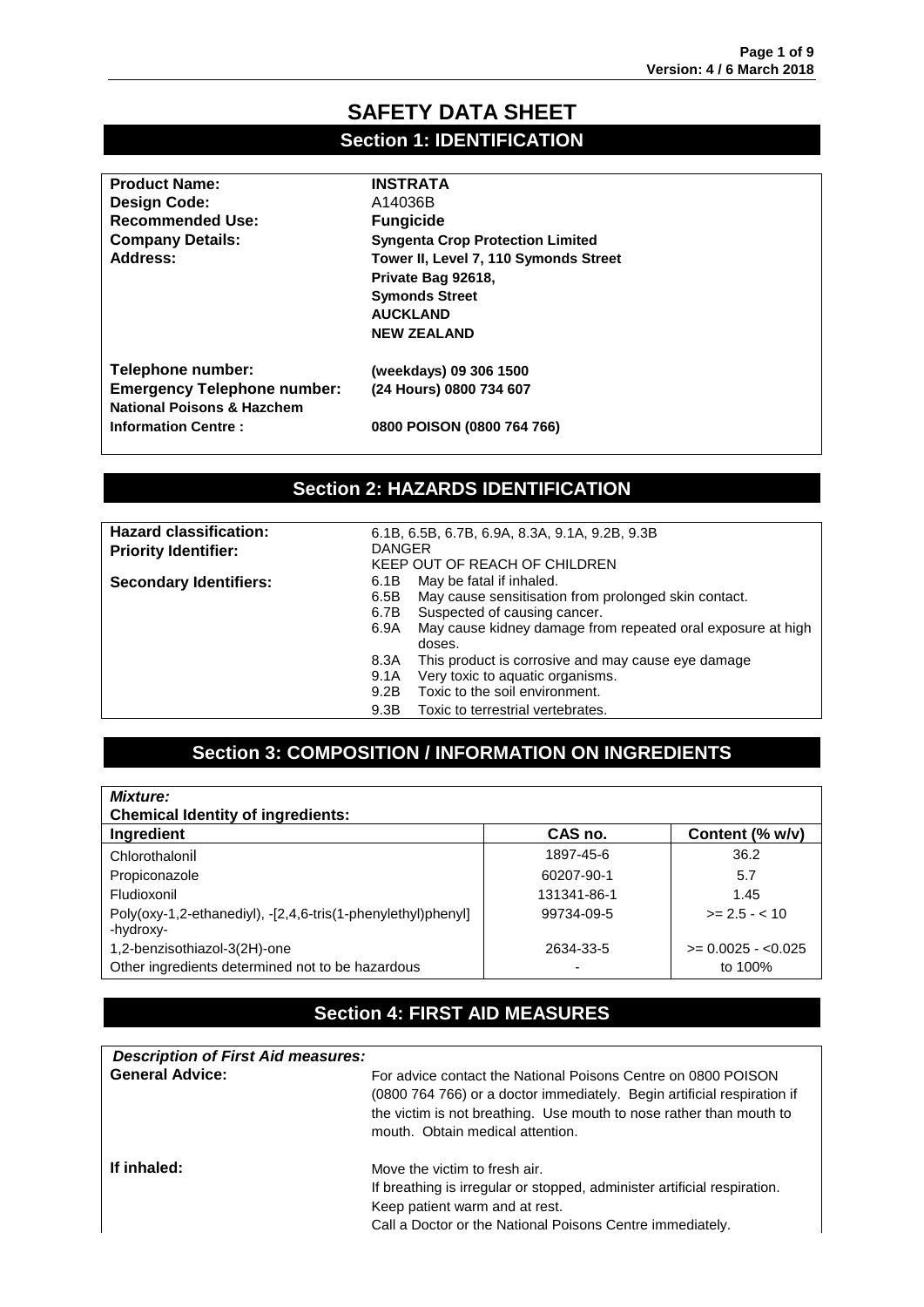|                          | No symptoms known or expected.                                                            |
|--------------------------|-------------------------------------------------------------------------------------------|
| Symptoms:                | Nonspecific                                                                               |
|                          | Important symptoms and effects, both acute and delayed:                                   |
|                          | DO NOT induce vomiting.                                                                   |
|                          | or label.                                                                                 |
| If swallowed:            | If swallowed seek medical advice immediately and show the container                       |
|                          | Immediate medical attention is required.                                                  |
|                          | Remove contact lenses (if present).                                                       |
|                          | least 15 minutes.                                                                         |
| In case of eye contact:  | Rinse immediately with plenty of water, also under the eyelids, for at                    |
|                          |                                                                                           |
|                          | Wash contaminated clothing before re-use.                                                 |
|                          | Wash off immediately with plenty of water.<br>If skin irritation persists, call a doctor. |
|                          |                                                                                           |
| In case of skin contact: | Take off all contaminated clothing immediately.                                           |

No specific antidote is available. If poisoning is suspected apply symptomatic therapy.

### **Section 5: FIRE-FIGHTING MEASURES**

| <b>Extinguishing media:</b>                            |                                                                                                                                       |  |
|--------------------------------------------------------|---------------------------------------------------------------------------------------------------------------------------------------|--|
| Suitable extinguishing media:                          | Small fires:                                                                                                                          |  |
|                                                        | Use water spray, alcohol-resistant foam, dry chemical or carbon<br>dioxide.                                                           |  |
|                                                        | Large Fires:                                                                                                                          |  |
|                                                        | Alcohol resistant foam or water spray.                                                                                                |  |
| Unsuitable extinguishing media:                        | Do not use a solid water stream as it may scatter and spread fire.                                                                    |  |
|                                                        |                                                                                                                                       |  |
| Special hazards arising from the substance or mixture: |                                                                                                                                       |  |
| Specific hazards during fire-                          | As the product contains combustible organic components, fire will                                                                     |  |
| fighting:                                              | produce dense black smoke containing hazardous products of                                                                            |  |
|                                                        | combustion (see section 10)                                                                                                           |  |
|                                                        | Exposure to decomposition products may be a hazard to health.                                                                         |  |
|                                                        |                                                                                                                                       |  |
| <b>Advice for firefighters:</b>                        |                                                                                                                                       |  |
| Special protective equipment for                       | Wear full protective clothing and self-contained breathing apparatus.                                                                 |  |
| firefighters:                                          |                                                                                                                                       |  |
| <b>Hazchem Code:</b>                                   | 2X                                                                                                                                    |  |
| <b>Further information:</b>                            | Do not allow run-off from fire fighting to enter drains or water courses.<br>Cool closed containers exposed to fire with water spray. |  |

# **Section 6: ACCIDENTIAL RELEASE MEASURES**

| Personal precautions, protective equipment and emergency procedures |                                                                          |  |
|---------------------------------------------------------------------|--------------------------------------------------------------------------|--|
|                                                                     | Refer to protective measures listed in Sections 7 and 8.                 |  |
| <b>Environmental Precautions:</b>                                   |                                                                          |  |
|                                                                     | Prevent further leakage or spillage if safe to do so.                    |  |
|                                                                     | Do not flush into surface water or sanitary sewer system.                |  |
|                                                                     | If the product contaminates rivers and lakes or drains inform respective |  |
|                                                                     | authorities.                                                             |  |
|                                                                     |                                                                          |  |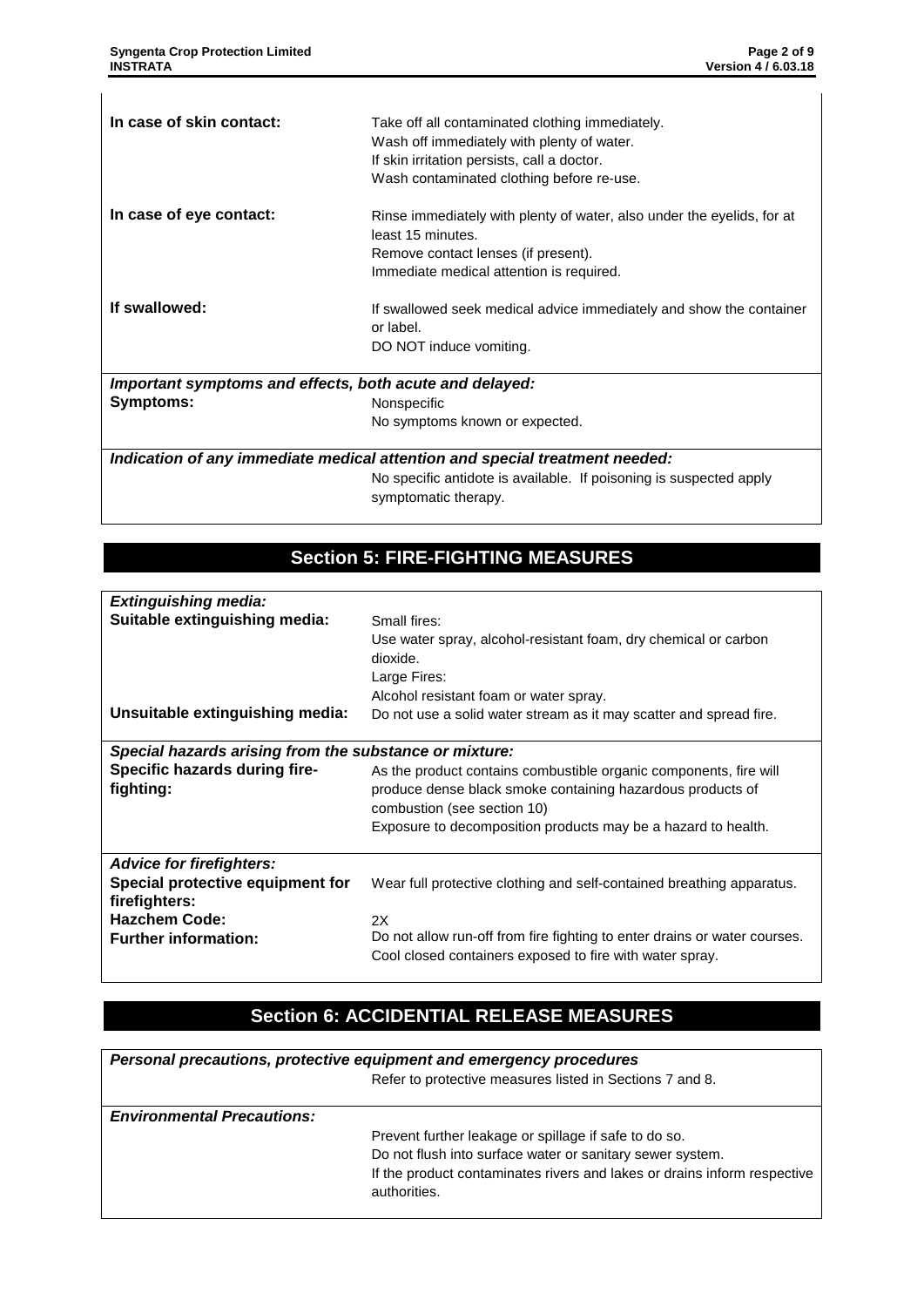| Methods and material for containment and cleaning up: |                                                                                                                                                                                                                                                                                                                                                                                |
|-------------------------------------------------------|--------------------------------------------------------------------------------------------------------------------------------------------------------------------------------------------------------------------------------------------------------------------------------------------------------------------------------------------------------------------------------|
|                                                       | Contain spillage, and then collect with non-combustible absorbent<br>material, (e.g. sand, earth, diatomaceous earth, vermiculite) and place<br>in container for disposal according to local / national regulations (see<br>section 13).<br>Clean contaminated surface thoroughly.<br>Clean with detergents. Avoid solvents.<br>Retain and dispose of contaminated wash water. |
| Reference to other sections:                          | Refer to disposal considerations listed in Section 13.<br>Refer to protective measures listed in sections 7 and 8.                                                                                                                                                                                                                                                             |

### **Section 7: HANDLING AND STORAGE**

| No special protective measures against fire required.<br>Avoid contact with skin and eyes.<br>When using do not eat, drink or smoke.<br>For personal protection see section 8.                                 |  |  |
|----------------------------------------------------------------------------------------------------------------------------------------------------------------------------------------------------------------|--|--|
| Conditions for safe storage, including any incompatibilities:                                                                                                                                                  |  |  |
| No special storage conditions required. Keep containers tightly closed<br>in a dry, cool and well-ventilated place. Keep out of the reach of<br>children. Keep away from food, drink and animal feedingstuffs. |  |  |
| For proper and safe use of this product, please refer to the approval<br>conditions laid down on the product label.                                                                                            |  |  |
|                                                                                                                                                                                                                |  |  |

# **Section 8: EXPOSURE CONTROL / PERSONAL PROTECTION**

| <b>Control Parameters</b><br><b>Occupational Exposure Limits:</b> |               |                                  |                       |              |
|-------------------------------------------------------------------|---------------|----------------------------------|-----------------------|--------------|
| <b>Components</b>                                                 | <b>CAS No</b> | Value type (form<br>of exposure) | Control<br>parameters | <b>Basis</b> |
| Chlorothalonil                                                    | 1897-45-6     | TWA                              | 0.1 mg/m <sup>3</sup> | Syngenta     |
| Propiconazole                                                     | 60207-90-1    | TWA                              | 5 mg/m $3$            | Syngenta     |
| Fludioxonil                                                       | 131341-86-1   | TWA                              | 5 mg/m $3$            | Syngenta     |

| <b>Exposure controls</b>               |                                                                                                                       |
|----------------------------------------|-----------------------------------------------------------------------------------------------------------------------|
| <b>Engineering measures:</b>           | Containment and/or segregation is the most reliable technical<br>protection measure if exposure cannot be eliminated. |
|                                        |                                                                                                                       |
|                                        | The extent of these protection measures depends on the actual risks in                                                |
|                                        | use.                                                                                                                  |
|                                        | Maintain air concentrations below occupational exposure standards.                                                    |
|                                        | Where necessary, seek additional occupational hygiene advice.                                                         |
|                                        |                                                                                                                       |
| <b>Personal Protective Protection:</b> |                                                                                                                       |
| Eye protection:                        | Always wear eye protection when the potential for inadvertent eye                                                     |
|                                        | contact with the product cannot be excluded.                                                                          |
|                                        | Tightly fitting safety goggles                                                                                        |
|                                        | Face-shield                                                                                                           |
| Hand protection:                       |                                                                                                                       |
| <b>Material:</b>                       | Impervious, such as nitrile rubber.                                                                                   |
| <b>Break through time:</b>             | $>480$ min                                                                                                            |
| <b>Glove thickness:</b>                | $0.5$ mm                                                                                                              |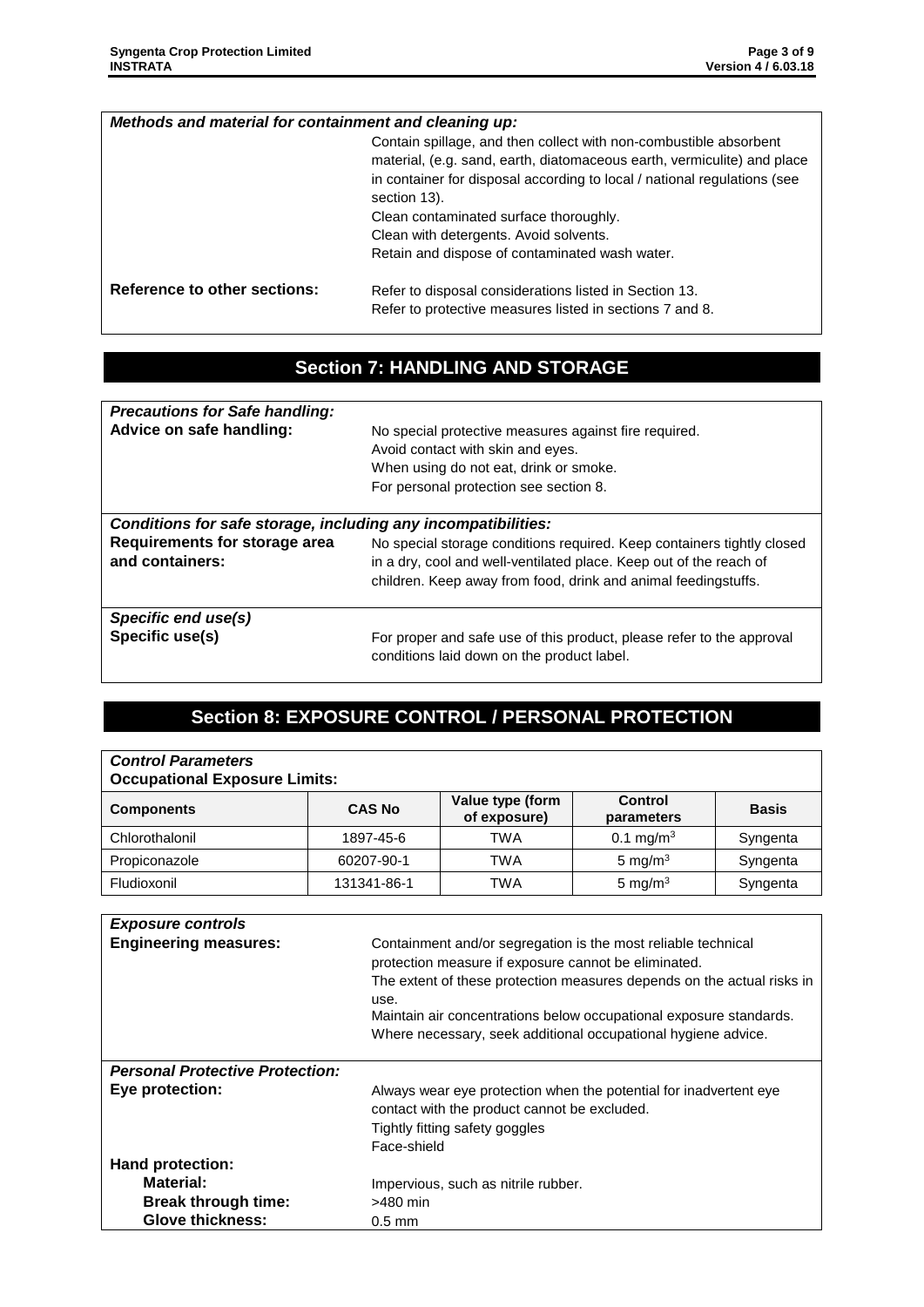| <b>Remarks:</b>                | Wear protective gloves. The choice of an appropriate glove does not<br>only depend on its material but also on other quality features and is<br>different from one producer to the other.<br>Please observe the instructions regarding permeability and<br>breakthrough time which are provided by the supplier of the gloves.<br>Also take into consideration the specific local conditions under which<br>the product is used, such as the danger of cuts, abrasion, and the<br>contact time. The break through time depends amongst other things on<br>the material, the thickness and the type of glove and therefore has to<br>be measured for each case. Gloves should be discarded and replaced<br>if there is any indication of degradation or chemical breakthrough. |
|--------------------------------|-------------------------------------------------------------------------------------------------------------------------------------------------------------------------------------------------------------------------------------------------------------------------------------------------------------------------------------------------------------------------------------------------------------------------------------------------------------------------------------------------------------------------------------------------------------------------------------------------------------------------------------------------------------------------------------------------------------------------------------------------------------------------------|
| Skin and body protection:      | Choose body protection in relation to its type, to the concentration and<br>amount of dangerous substances, and to the specific work-place.<br>Remove and wash contaminated clothing before re-use.<br>Wear as appropriate:<br>Impervious clothing.                                                                                                                                                                                                                                                                                                                                                                                                                                                                                                                           |
| <b>Respiratory protection:</b> | When workers are facing concentrations above the exposure limit they<br>must use appropriate certified respirators.<br>Suitable respiratory equipment:<br>Respirator with a particle filter<br>The filter class for the respirator must be suitable for the maximum<br>expected contaminant concentration (gas/vapour/aerosol/particulates)<br>that may arise when handling the product. If this concentration is<br>exceeded, self-contained breathing apparatus must be used.                                                                                                                                                                                                                                                                                               |
| Filter type:                   | Particulates type (P)                                                                                                                                                                                                                                                                                                                                                                                                                                                                                                                                                                                                                                                                                                                                                         |
| <b>Protective measures:</b>    | The use of technical measures should always have priority over the<br>use of personal protective equipment.<br>When selecting personal protective equipment, seek appropriate<br>professional advice.<br>Personal protective equipment should be certified to appropriate<br>standards.                                                                                                                                                                                                                                                                                                                                                                                                                                                                                       |

# **Section 9: PHYSICAL AND CHEMICAL PROPERTIES**

| Information on basic physical and chemical properties: |                                            |  |
|--------------------------------------------------------|--------------------------------------------|--|
| Appearance:                                            | Liquid, viscous                            |  |
| Colour:                                                | Grey                                       |  |
| Odour:                                                 | Aromatic                                   |  |
| <b>Odour threshold:</b>                                | No data                                    |  |
| pH value                                               | 5.5, concentration: 1 % w/v                |  |
| Melting point / freezing point:                        | No data                                    |  |
| Initial boiling point and boiling range:               | No data                                    |  |
| <b>Flash point:</b>                                    | >100°C at 741-749 mmHg Pensky-Martens c.c. |  |
| Flammability (solid, gas):                             | No data                                    |  |
| Upper flammability / explosive limits:                 | No data                                    |  |
| Lower flammability / explosive limits                  | No data                                    |  |
| Vapour pressure:                                       | No data                                    |  |
| <b>Vapour Density:</b>                                 | No data                                    |  |
| Density:                                               | 1.2 $g/cm^3$ (25 $°C$ )                    |  |
| Solubility in other solvents:                          | No data                                    |  |
| Partition co-efficient: n-octanol / water:             | Chorothalonil:<br>log Pow: 2.94 (25°C)     |  |
|                                                        | log Pow: 3.72 (25°C)<br>Propiconazole:     |  |
|                                                        | Fludioxonil:<br>log Pow: 4.12 (25°C)       |  |
| <b>Autoignition temperature</b>                        | $>650^{\circ}$ C                           |  |
| <b>Decomposition temperature:</b>                      | No data                                    |  |
| <b>Dynamic viscosity:</b>                              | 903 mPa.s (20°C)                           |  |
| <b>Explosive properties:</b>                           | Not explosive                              |  |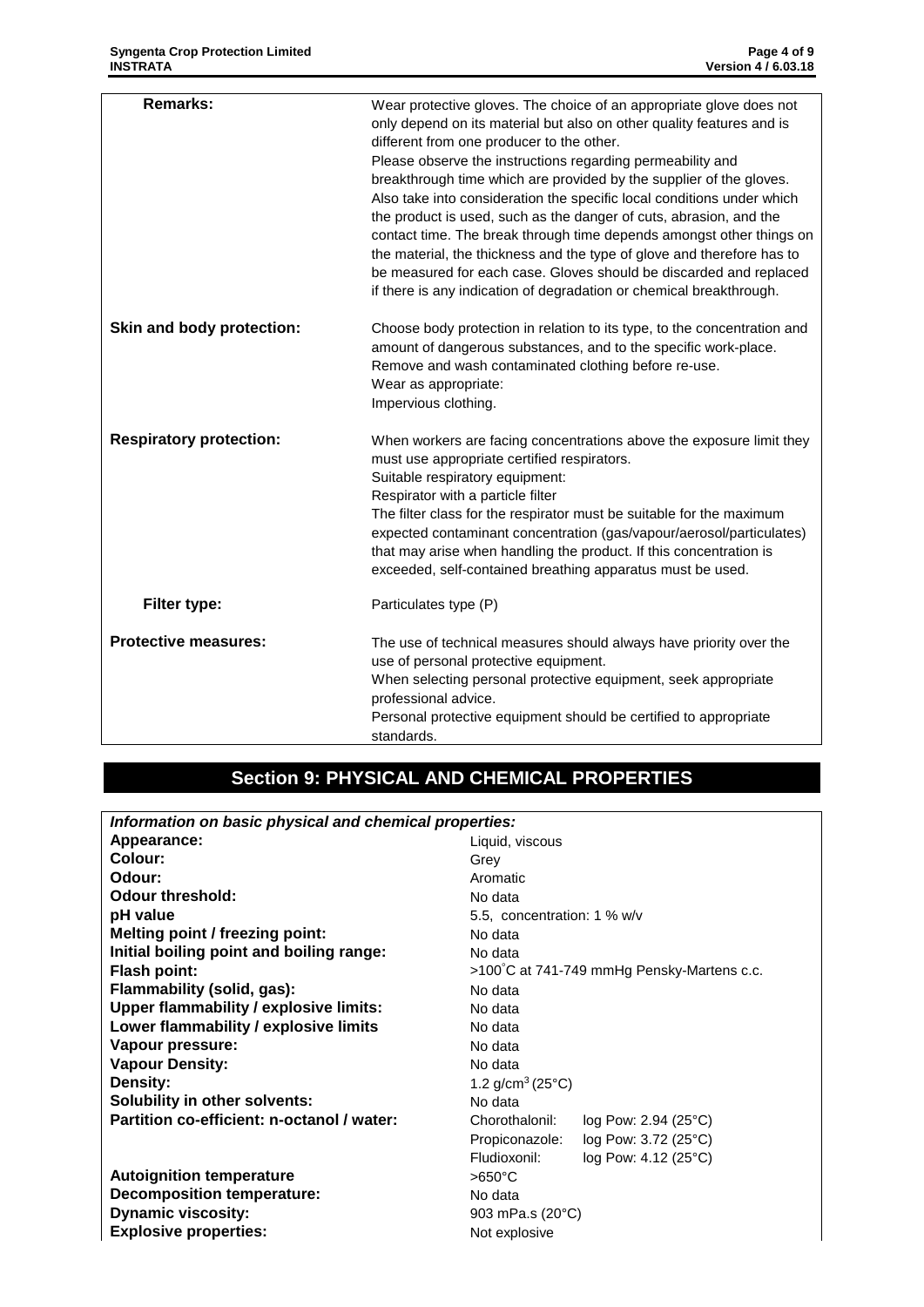**Oxidising properties:** The substance or mixture is not classified as oxidizing

# **Section 10: STABILITY AND REACTIVITY**

#### *Reactivity:*

See Section: "Possibility of Hazardous Reactions".

#### *Chemical Stability:*

The product is stable when used in normal conditions.

*Possibility of Hazardous Reactions:*

Hazardous reactions: No dangerous reaction known under conditions of normal use.

#### *Conditions to Avoid*

No decomposition if used as directed.

#### *Incompatible Materials:*

Materials to avoid: None known

#### *Hazardous Decomposition Products:*

Combustion or thermal decomposition will evolve toxic and irritant vapours.

### **Section 11: TOXICOLOGICAL INFORMATION**

#### **HSNO Classifications:**

6.1B May be fatal if inhaled.

6.5B May cause sensitisation from prolonged skin contact.

6.7B Suspected of causing cancer.

6.9A May cause kidney damage from repeated oral exposure at high doses.

8.3A This product is corrosive and may cause eye damage

| <b>Acute toxicity (Undiluted product)</b>              |                                      |                                                                                                                                 |  |
|--------------------------------------------------------|--------------------------------------|---------------------------------------------------------------------------------------------------------------------------------|--|
| Swallowed:                                             | $LD_{50}$                            | > 5,000 mg/kg (Rat, male and female)                                                                                            |  |
| Dermal absorption:                                     | $LD_{50}$                            | > 5,000 mg/kg (Rat, male and female)                                                                                            |  |
| Inhaled:                                               | $LC_{50}$ (4 h)                      | $0.52 - 2.01$ mg/L (Rat, male and female)                                                                                       |  |
| Aspiration hazard:                                     | Not classified                       |                                                                                                                                 |  |
| Respiratory irritation:                                | Not classified                       |                                                                                                                                 |  |
| Skin corrosion / irritation:                           |                                      | <b>NON-IRRITANT</b> (rabbit)                                                                                                    |  |
| Eye damage / irritation:                               | <b>IRRITANT</b> (rabbit)             |                                                                                                                                 |  |
| Respiratory or Skin<br>Sensitisation:                  | <b>SKIN SENSITISER</b> (guinea pigs) |                                                                                                                                 |  |
| <b>Chronic / Long Term Effects (active ingredient)</b> |                                      |                                                                                                                                 |  |
| Germ cell mutagenicity:                                |                                      | Chorothalonil: Animal testing did not show any mutagenic effects.                                                               |  |
|                                                        |                                      | Propiconazole: Animal testing did not show any mutagenic effects.                                                               |  |
|                                                        | Fludioxonil:                         | Animal testing did not show any mutagenic effects.                                                                              |  |
| Carcinogenicity:                                       |                                      | Chlorothalonil: causes kidney tumours in rats and mice via a non-gentoxic mode<br>of action secondary to target organ toxicity. |  |
|                                                        |                                      | Propiconazole: Animal testing did not show any carcinogenic effects.                                                            |  |
|                                                        | Fludioxonil:                         | Animal testing did not show any carcinogenic effects.                                                                           |  |
|                                                        |                                      |                                                                                                                                 |  |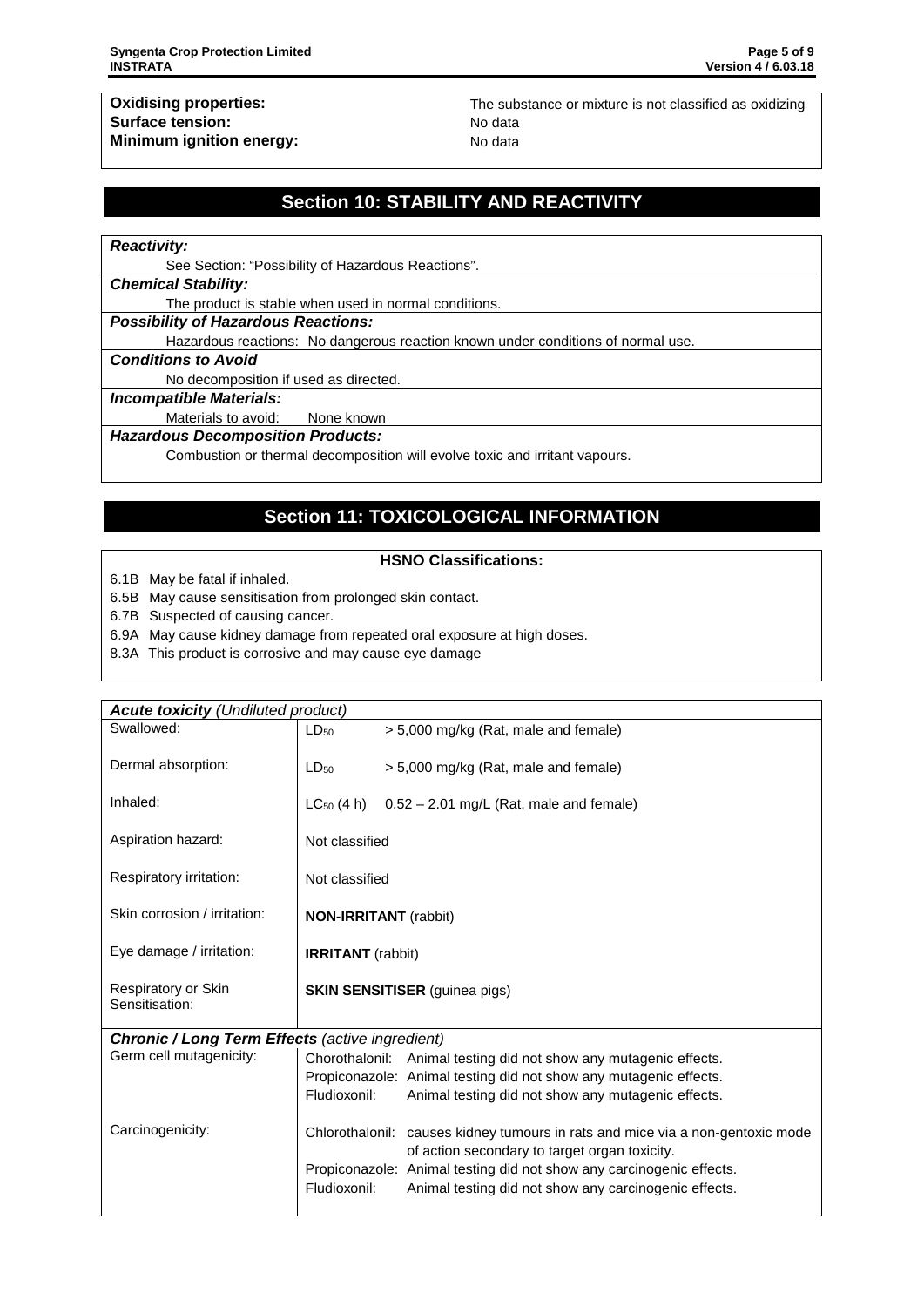H

| Reproductive toxicity:   |                                                                                                                                                                                                                                        | Chlorothalonil: No toxicity to reproduction.<br>Propiconazole: Animal testing did not show any effects on fertility. No toxicity to<br>reproduction |
|--------------------------|----------------------------------------------------------------------------------------------------------------------------------------------------------------------------------------------------------------------------------------|-----------------------------------------------------------------------------------------------------------------------------------------------------|
|                          | Fludioxonil:                                                                                                                                                                                                                           | No toxicity to reproduction.                                                                                                                        |
| Specific Organ toxicity: | Single exposure:                                                                                                                                                                                                                       |                                                                                                                                                     |
|                          | The substance or mixture is not classified as specific target organ toxicant, single<br>exposure.<br>Repeated exposure:<br>Target Organs: Kidney<br>The substance or mixture is classified as specific target organ toxicant, repeated |                                                                                                                                                     |
|                          |                                                                                                                                                                                                                                        |                                                                                                                                                     |
|                          |                                                                                                                                                                                                                                        |                                                                                                                                                     |
|                          |                                                                                                                                                                                                                                        |                                                                                                                                                     |
|                          |                                                                                                                                                                                                                                        |                                                                                                                                                     |
|                          |                                                                                                                                                                                                                                        | exposure, Class 6.9A (GHS category 1). May cause kidney damage from                                                                                 |
|                          |                                                                                                                                                                                                                                        | repeated oral exposure at high doses.                                                                                                               |
| Narcotic Effects:        | Not classified                                                                                                                                                                                                                         |                                                                                                                                                     |

# **Section 12: ECOLOGICAL INFORMATION**

|                                                                                           | <b>HSNO Classifications:</b>                                        |
|-------------------------------------------------------------------------------------------|---------------------------------------------------------------------|
| $9.1A =$ Very toxic to aquatic organisms.                                                 |                                                                     |
| $9.2B =$ Toxic to the soil environment.                                                   |                                                                     |
| $9.3B =$ Toxic to terrestrial vertebrates.                                                |                                                                     |
|                                                                                           |                                                                     |
| <b>Ecotoxicity Effects - Aquatic (product)</b>                                            |                                                                     |
| Acute toxicity to fish:                                                                   | $LC_{50}$ (96h) = 0.155 mg/L (Oncorhynchus mykiss (rainbow trout))  |
| Toxicity to daphnia and other                                                             | $EC_{50}$ (48h) = 0.45 mg/L (Daphnia magna (water flea))            |
| aquatic invertebrates:                                                                    |                                                                     |
| Toxicity to algae:                                                                        | $ErC50$ (72 h) = 2.05 mg/L (Pseudokirchneriella subcapitata (green  |
|                                                                                           | algae))                                                             |
|                                                                                           |                                                                     |
| <b>Ecotoxicity Effects - Terrestrial (active ingredient)</b><br><b>Toxicity to Birds:</b> |                                                                     |
|                                                                                           | Chlorothalonil:                                                     |
|                                                                                           | $LD_{50}$ (8 d) = >4640 mg/kg (mallard duck)                        |
|                                                                                           | 8 day dietary LC50 = >10,000 mg/kg (bobwhite quail and mallard      |
|                                                                                           | duck)                                                               |
|                                                                                           | Propiconazole:                                                      |
|                                                                                           | $LD_{50}$ = >2510 mg/kg (mallard ducks)                             |
|                                                                                           | $LD_{50} = 2825$ mg/kg (bobwhite quail)                             |
|                                                                                           | Fludioxonil:                                                        |
|                                                                                           | $LD_{50}$ = >2000 mg/kg (mallard ducks and bobwhite quail)          |
| Toxicity to soil dwelling organisms:                                                      | Chlorothalonil:                                                     |
|                                                                                           | $LC_{50}$ (14 days) = >404 mg/kg (earthworms)                       |
|                                                                                           | Propiconazole:                                                      |
|                                                                                           | No toxic effects Lumbricus rebellus                                 |
|                                                                                           | Fludioxonil:                                                        |
|                                                                                           | LC <sub>50</sub> (14 days) >1000mg/kg (earthworms (Eisenia foetida) |
| <b>Toxicity to Bees:</b>                                                                  | Chlorothalonil:                                                     |
|                                                                                           | $LD_{50}$ (48 h, oral) = >63 µg/bee                                 |
|                                                                                           | LD <sub>50</sub> (48 h, contact) = $>101$ µg/bee                    |
|                                                                                           | Propiconazole:                                                      |
|                                                                                           | $LD_{50}$ >100 ug/bee (oral and contact)                            |
|                                                                                           | Fludioxonil:                                                        |
|                                                                                           | LD <sub>50</sub> (48 h, oral) = $>329$ µg/bee;                      |
|                                                                                           | LD <sub>50</sub> (48 h, contact) = $>101$ µg/bee                    |
|                                                                                           |                                                                     |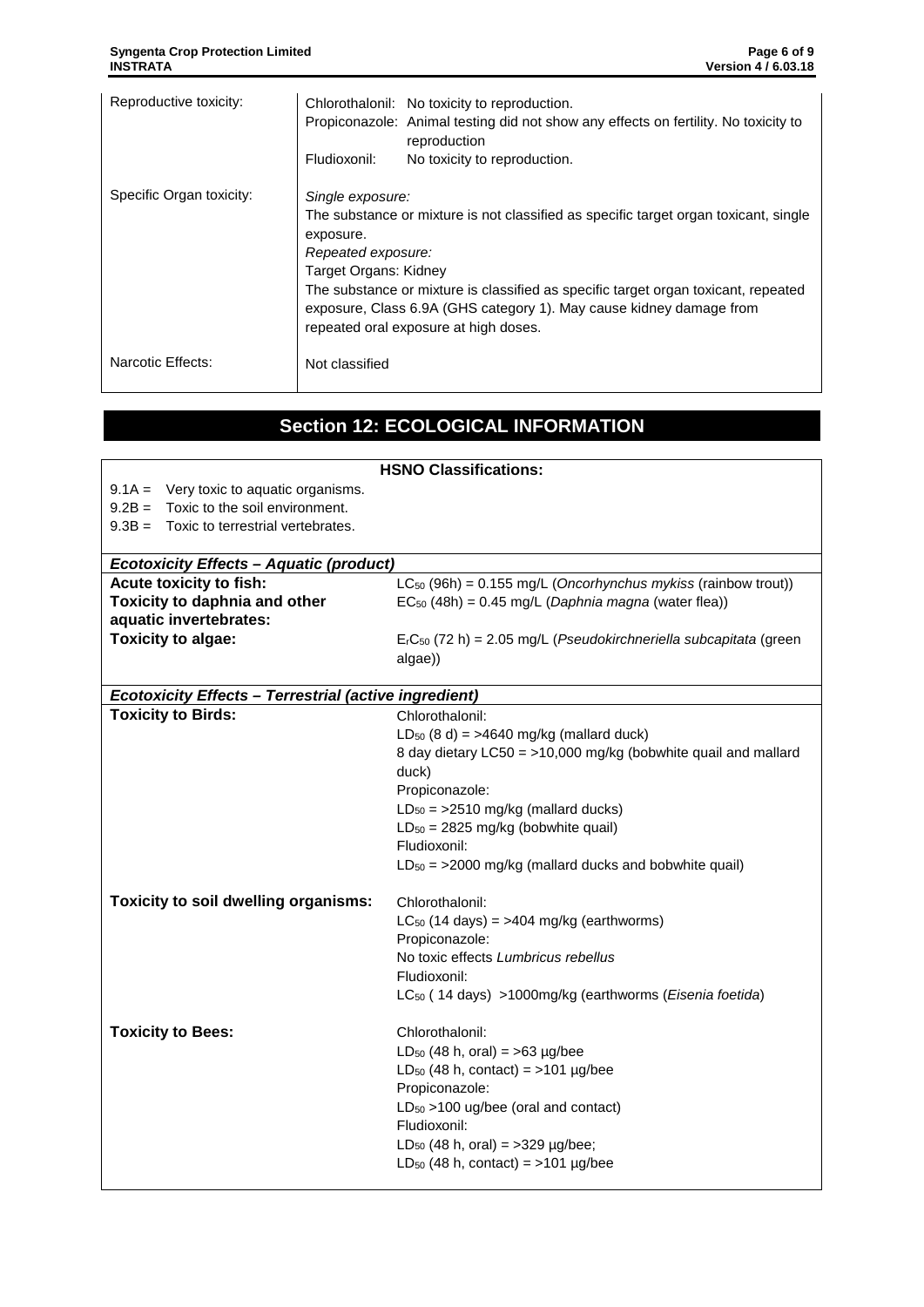| Persistence and degradability:<br><b>Biodegradability:</b> | Chlorothalonil:<br>Propiconazole:                              | <b>Biodegrades</b><br>Not readily biodegradable.                             |
|------------------------------------------------------------|----------------------------------------------------------------|------------------------------------------------------------------------------|
|                                                            | Fludioxonil:                                                   | Not readily biodegradable.                                                   |
| <b>Stability in water:</b>                                 | Chlorothalonil:                                                | Degradation half-life ( $DT_{50}$ ): <5 d (20°C)<br>Not persistent in water. |
|                                                            | Propiconazole:                                                 | Stable in water.                                                             |
|                                                            | Fludioxonil:                                                   | Degradation half-life: ca. 10 d                                              |
|                                                            |                                                                | Not persistent in water.                                                     |
| <b>Bioaccumulative potential:</b>                          |                                                                |                                                                              |
| <b>Bioaccumulation:</b>                                    | Chlorothalonil:                                                | Low bioaccumulation potential.                                               |
|                                                            | Propiconazole:                                                 | Low to medium bioaccumulation potential.                                     |
|                                                            | Fludioxonil:                                                   | Does not bioaccumulate.                                                      |
| <b>Mobility in soil:</b>                                   |                                                                |                                                                              |
| <b>Distribution among environmental</b>                    |                                                                |                                                                              |
| compartments:                                              | Chlorothalonil:                                                | Low to slight mobility in soil.                                              |
|                                                            | Propiconazole:<br>Fludioxonil:                                 | Low to medium mobility in soil.<br>Immobile                                  |
|                                                            |                                                                |                                                                              |
| Stability in soil:                                         | Chlorothalonil:                                                | DT <sub>50</sub> : 7 d                                                       |
|                                                            |                                                                | Percentage dissipation: 50%                                                  |
|                                                            |                                                                | Remarks: Not persistent in soil.                                             |
|                                                            | Propiconazole:                                                 | 66 - 170 d<br>Percentage dissipation: 50 % (DT <sub>50</sub> )               |
|                                                            |                                                                | Remarks: Not persistent in soil.                                             |
|                                                            | Fludioxonil:                                                   | Dissipation time: 14 d                                                       |
|                                                            |                                                                | Percentage dissipation: 50 % (DT <sub>50</sub> )                             |
|                                                            |                                                                | Remarks: Not persistent in soil.                                             |
| Other adverse effects:                                     |                                                                |                                                                              |
| <b>Results of PBT and vPvB</b>                             | This substance/mixture contains no components considered to be |                                                                              |
| assessment (product):                                      |                                                                | persistent, bioaccumulating and toxic (PBT). This substance is not           |
|                                                            | at levels of 0.1% or higher.                                   | considered to be very persistent and very bioaccumulating (vPvB)             |

# **Section 13: DISPOSAL CONSIDERATIONS**

| <b>Product Disposal:</b>   | DO NOT contaminate ponds, waterways or ditches with chemical or<br>used containers. DO NOT dispose of waste into sewer. Dispose of this<br>product only by using according to the label. Otherwise, dispose of<br>waste at an approved landfill or other approved facility that will ensure<br>the substance does not exceed the tolerable exposure limit (TEL) or<br>environmental exposure limit (EEL), where relevant, or will treat the<br>substance so that it is rendered no longer hazardous. |
|----------------------------|------------------------------------------------------------------------------------------------------------------------------------------------------------------------------------------------------------------------------------------------------------------------------------------------------------------------------------------------------------------------------------------------------------------------------------------------------------------------------------------------------|
| <b>Container Disposal:</b> | Ensure the container is empty. Triple rinse empty container and add<br>rinsate to the spray tank. Recycle empty container through Agrecovery<br>(0800 247 326, www.agrecovery.co.nz). Otherwise crush and bury in a<br>suitable landfill. DO NOT reuse this container for any other purpose.                                                                                                                                                                                                         |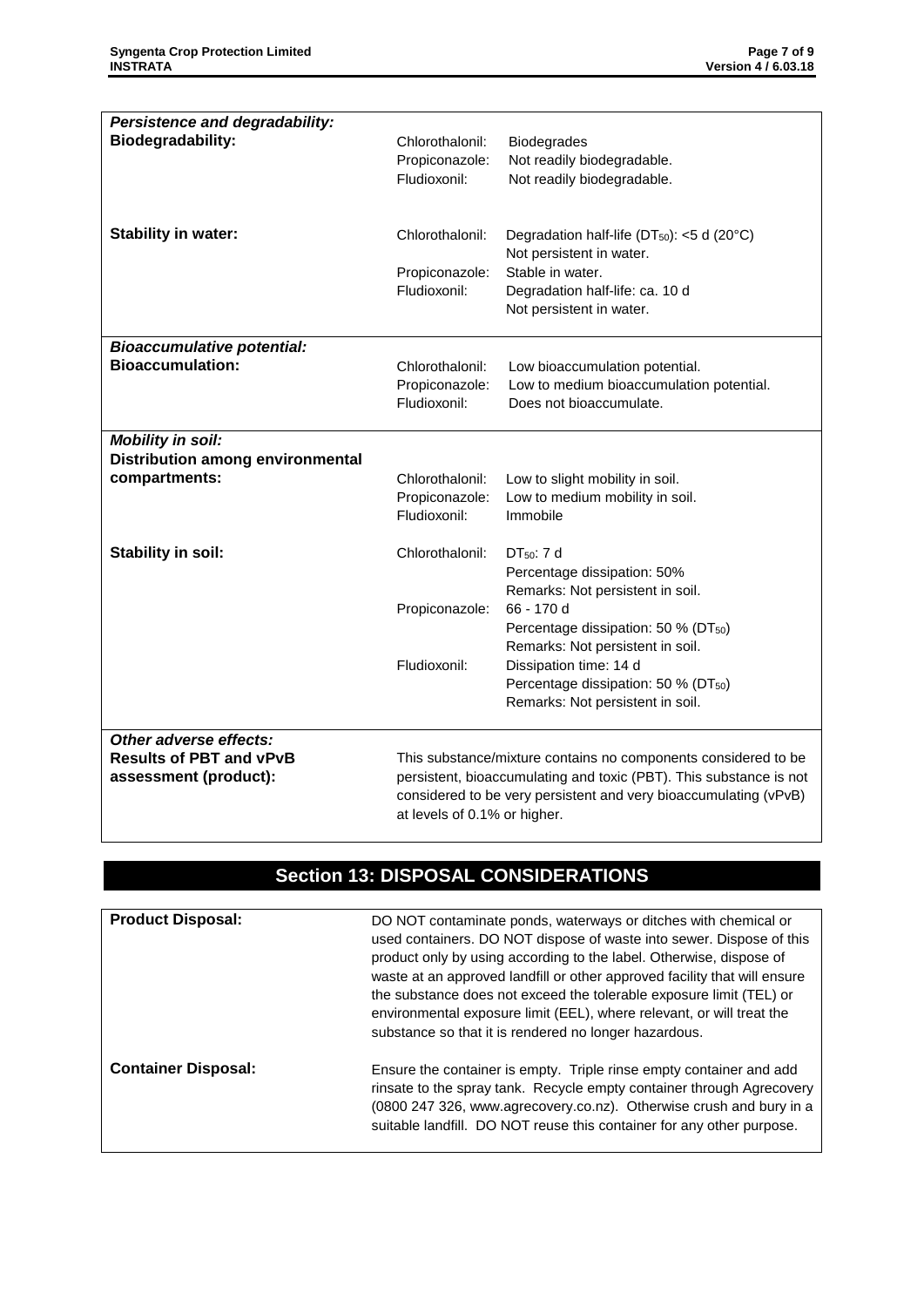### **Section 14: TRANSPORT INFORMATION**

| <b>Rail / Road (NZS 5433)</b> | UN-No:                       | 3082                                                          |
|-------------------------------|------------------------------|---------------------------------------------------------------|
|                               | Class:                       | 9                                                             |
|                               | Packaging Group:             | Ш                                                             |
|                               | Proper shipping name:        | ENVIRONMENTALLY HAZARDOUS                                     |
|                               |                              | SUBSTANCE, LIQUID, N.O.S.                                     |
|                               |                              | (Chlorothalonil and Fludioxonil)                              |
| Sea (IMDG-Code)               | UN-No:                       | 3082                                                          |
|                               | Class:                       | 9                                                             |
|                               | Packaging Group:             | Ш                                                             |
|                               | Proper shipping name:        | ENVIRONMENTALLY HAZARDOUS                                     |
|                               |                              | SUBSTANCE, LIQUID, N.O.S.                                     |
|                               |                              | (Chlorothalonil and Fludioxonil)                              |
|                               | EmS Code:                    | $F-A, S-F$                                                    |
|                               | <b>MARINE POLLUTANT: Yes</b> |                                                               |
| Air (IATA)                    | $UN-No:$                     | 3082                                                          |
|                               | Class:                       | 9                                                             |
|                               | Packaging Group:             | $\mathbf{III}$                                                |
|                               | Proper shipping name:        | ENVIRONMENTALLY HAZARDOUS                                     |
|                               |                              | SUBSTANCE, LIQUID, N.O.S.                                     |
|                               |                              | (Chlorothalonil and Fludioxonil)                              |
|                               | Packing instruction:         | 964 (cargo and passenger aircraft)                            |
|                               |                              | Packing instruction (LQ): Y964 (cargo and passenger aircraft) |

### **Section 15: REGULATORY INFORMATION**

| <b>HSNO Approval Number:</b>                                                                                                             | HSR100388                                                    |
|------------------------------------------------------------------------------------------------------------------------------------------|--------------------------------------------------------------|
| <b>Tolerable Exposure Limit or</b>                                                                                                       |                                                              |
| <b>Environmental Exposure Limit:</b>                                                                                                     | No TEL or EEL values are set for this substance at this time |
| <b>Required Regulatory Controls:</b>                                                                                                     |                                                              |
| <b>Certified handler:</b>                                                                                                                | Yes                                                          |
| Tracking:                                                                                                                                | Yes                                                          |
| <b>Record Keeping:</b>                                                                                                                   | Yes, 9.1A substance                                          |
| <b>ACVM Registration:</b>                                                                                                                | Not applicable                                               |
| <b>ACVM Controls:</b>                                                                                                                    | Not applicable                                               |
| International Agreements related<br>to the substance (eg, Montreal<br><b>Protocol, Stockholm Convention</b><br>or Rotterdam Convention): | Not applicable                                               |
|                                                                                                                                          |                                                              |